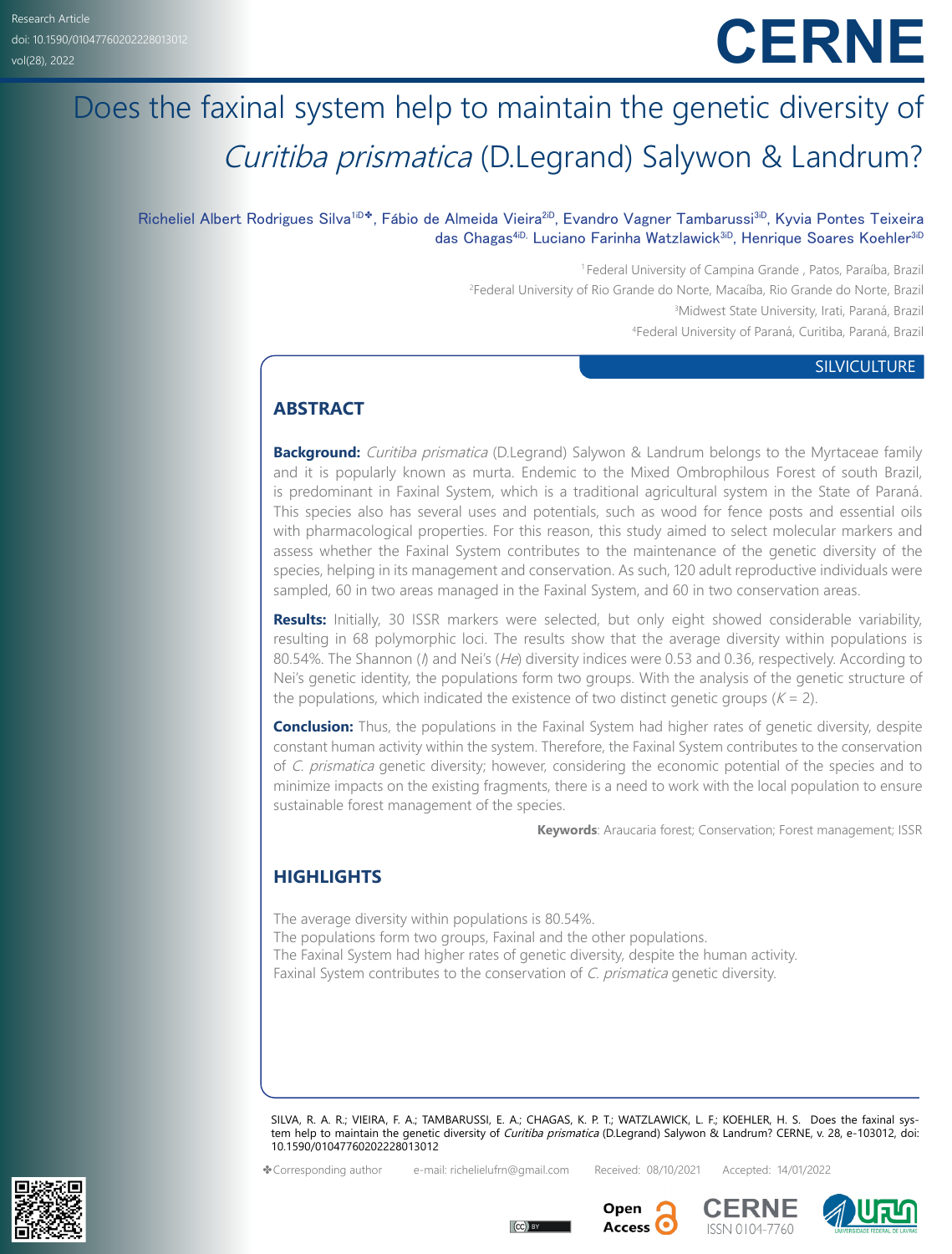# **INTRODUCTION**

The information generated by dominant and codominant molecular markers can be used to study genetic diversity, providing relevant information for the management of forest species (Li et al., 2018). However, this information is often ignored in the preparation of management plans, even though it may contribute to their sustainability (Ottewell et al., 2016). For the management of forest species, it is important to understand the genetic diversity involved in their populations (Ramos et al. 2016). Individuals with high levels of genetic diversity should be prioritized in sustainable management (Ratnam, 2014); this could have a direct impact on long-term survival (Brzosko et al., 2011).

For example, selective logging regimes applied in populations of trees could cause three important effects: an increase in the spatial distance between remnants after harvesting; a reduction in the total number of individuals; and spatial isolation of remaining populations (Dal Bem et al., 2015). When information on the genetic diversity of species is not considered, one of the main problems resulting from selective logging is the loss of alleles (Dal Bem et al., 2015; Vinson et al., 2015; Soliani et al., 2016). Thus, these processes can result in reductions in effective population size, heterozygosity, gene flow, and reproductive isolation. Besides, can lead to an increase in inbreeding and coancestry (Sebbenn et al., 2008).

Among the current management systems used in Southern Brazil, the Faxinal System (or Faxinais) is unique a traditional production system used for more than a century. Faxinal System are based on a consortium of extensive animal production, subsistence agriculture, and low impact forest extraction. Over the last few decades, the communities that use have experienced high rates of rural exodus and significant changes in production. Farmers began to fence their properties and switch from the traditional system to the cultivation of monocultures, which has consequently increased forest fragmentation.

One of the species common in the Faxinal System is Curitiba prismatica, popularly known as murta (Watzlawick et al., 2011; Albuquerque, 2015). The species is a member of the Myrtaceae family, endemic to the Mixed Ombrophilous Forest, and its distribution is restricted to the States of Paraná and Santa Catarina, Brazil (Lima, 2020). The species can reach up to eight meters in height, the flowers are hermaphrodit and the berry-like fruits are dark purple and elongated, produced annually and dispersed by birds (Salywon and Landrum, 2007; Backes and Irgang, 2009; Lorenzi, 2014; Lima, 2020). The species has high economic potential due to the production of an essential oil from leaves that can be used in the pharmaceutical industry (Gardin, 2017).

Forest management strategies can be facilitated by data from dominant markers as Inter Simple Sequence Repeat (ISSR) (Chen et al., 2017). They can provide information on genetic diversity indices, allele and genotypic frequencies, gene flow, effective population size, fixation index, genetic distance, and genetic bottlenecks (Brandão et al., 2015; Costa et al., 2015). ISSRs cannot differentiate heterozygous from homozygous individuals, they have been used in studies of intra-and interpopulation genetic

diversity, as well as in analyses of genetic structure (Silva et al., 2017; Fajardo et al., 2018; Laakili et al., 2018; Bocanegra-González et al., 2019; Freire et al., 2019).

The objective of this study was to select ISSR markers appropriate to detect genetic polymorphism in C. prismatica, as well as analyze through molecular markers the influence of the Faxinal System on the genetic conservation of the species, considering that are constantly subjected to plant extraction alongside alternative land uses. Thus, the following hypothesis was tested: Faxinais have contributed to the conservation of C. prismatica genetic diversity because of the use of low impact forest extraction.

# **MATERIAL AND METHODS**

#### **Plant sampling**

Leaf samples were collected from adults of C. prismatica in four natural populations in the States of Paraná and Santa Catarina, two within the Faxinal System, and two in conserved populations (Fig. 1). Individuals throughout the study areas were sampled, maintaining an average distance of 20 meters between them. They were, labelled, and placed in plastic containers containing silica gel. The samples were then sent to the Laboratory of Genetics and Forest Improvement at the Federal University of Rio Grande do Norte, in the municipality of Macaíba, Rio Grande do Norte State, Brazil.

According to the Köppen classification, the climate of the study region is Subtropical Humid Mesothermal (Cfb), with cool summers, no dry season, and frosts (Alvares et al., 2013). The region experiences rainfall distributed evenly throughout the year, severe frosts, and average annual precipitation between 1,500 and 1,600 mm. The average annual temperature is approximately 18 °C, with a minimum of -2 °C and a maximum of 32 °C.

The studied populations that are managed using the Faxinal System are located in the municipality of Rebouças on the second plateau of Paraná. The relief varies from slightly undulated to undulated (Embrapa, 2013), with the predominance of the Mixed Ombrophila Forest. The soils in the Faxinais are mainly classified as Litolic, Neosols, Cambisol, and Argisol (IBGE, 2012).

The Faxinal Marmeleiro de Baixo (MAR) covers an area of 2,274.9 ha, of which 556.6 ha is forested. The forest fragment includes 36 tree species, with the predominant occurrence of six that are among the ten most common species in regional floristic studies: Ilex paraguariensis A.St.-Hil., Ocotea porosa (Nees & Mart.) Barroso, Ocotea puberula (Rich.) Nees, Cedrela fissilis Vell., Campomanesia xanthocarpa (Mart.) O.Berg, Casearia decandra Jacq., and C. prismatica (Albuquerque et al., 2011). The Faxinal Barro Branco (BAR) has an area of 1,452 ha. In the forest fragment, the following species were predominant: Casearia obliqua Spreng., I. paraguariensis, Ocotea odorifera (Vell.) Rohwer, Cinnamodendron dinisii Schwacke, C. prismatica, and C. decandra (Andrade, 2014).

The Floresta Nacional de Irati (Flona) (IRA) is a Conservation Area administered by the Chico Mendes Institute for Biodiversity Conservation (ICMBio), located on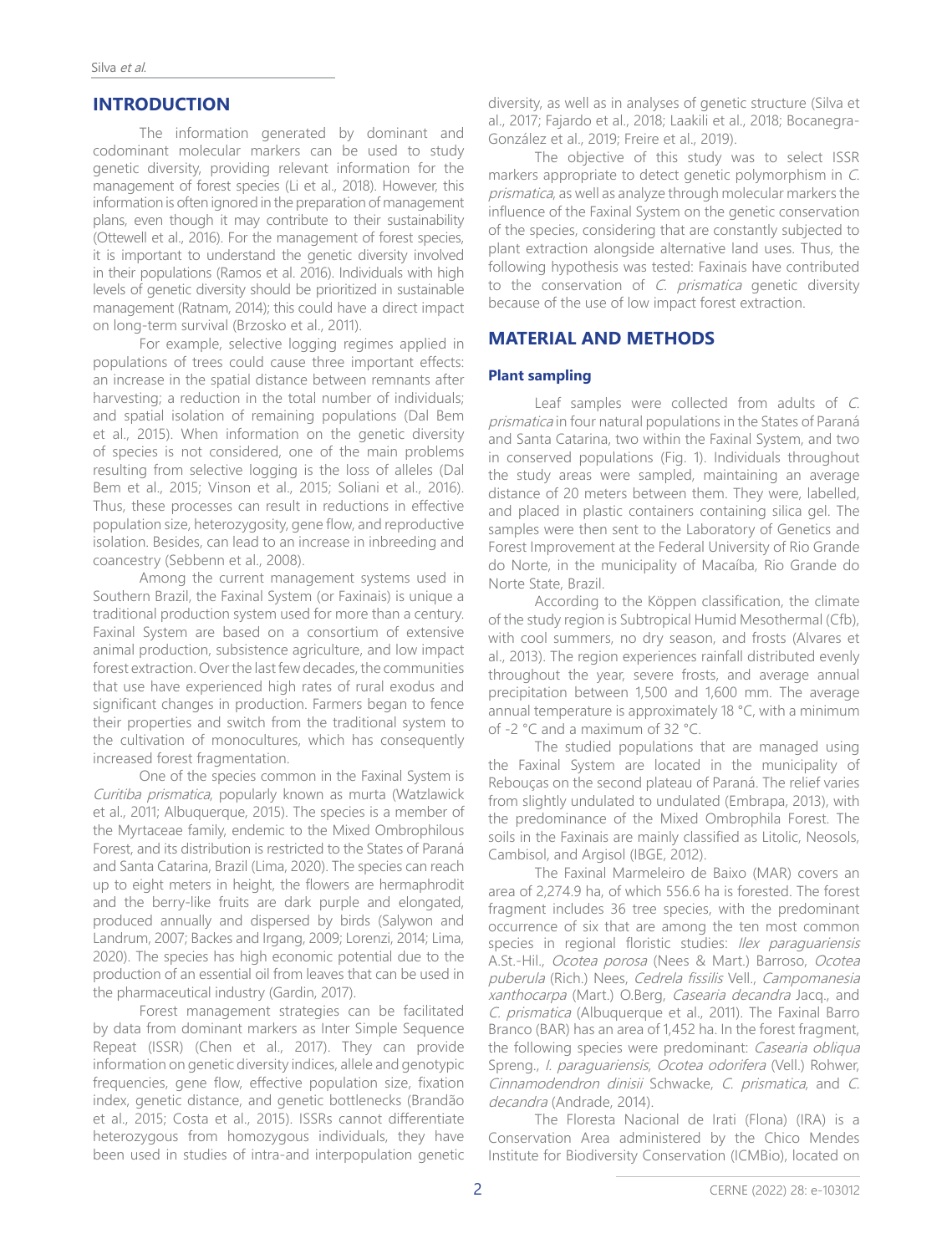

**Fig. 1** Geographic location of the sampled populations of *Curitiba prismatica* in Paraná and Santa Catarina States, Brazil. Flona de Irati (IRA), Faxinal Marmeleiro de Baixo (MAR), Faxinal Barro Branco (BAR), and Flona de Três Barras (TRE).

the second plateau of Paraná, between the municipalities of Fernandes Pinheiro and Teixeira Soares, in the Colonial Microregion of Irati, Paraná State. It has a total area of 3,495 ha, 57.60% of which is covered by native forest, and 37.50% by forest plantations. The native forest is well conserved and includes 113 tree species, with the most common being Araucaria angustifolia (Bertol.) Kuntze, I. paraguariensis, O. odorifera, Nectandra grandiflora Nees & Mart, O. porosa, and C. decandra (Rode et al., 2010).

The Floresta Nacional de Três Barras (Flona) (TRE) is considered the highest national forest in terms of elevation in Southern Brazil, with an area of 4,458 ha, 31.46% of which is native forest. The predominant soil in the region is an association between Latosol and Cambisol. The tree species native to the area were extensively exploited by the Southern Brazil Lumber & Colonization (Lumber) Company between 1910 and 1940, with a particular focus on the harvesting of A. angustifolia. After the creation of the Flona in 1944, there is no record of further logging in the forest.

#### **DNA extraction, amplification, and electrophoresis**

The protocol described by Doyle and Doyle (1987) was used with modifications to obtain the genomic DNA. The result material was quantified in a microplate spectrophotometer (Epoch™). DNA amplification reactions were carried out with a Veriti Thermocycler, with a final volume of 12 μL, containing: 2 μL of diluted genomic DNA (1:50); 1.2 of 10X Buffer; 1.0 mg.mL-1 of BSA; 2.5 mM dNTP; 50 mM MgCl<sub>2</sub>; 5 U.µL<sup>-1</sup> of Taq DNA polymerase and ultrapure water. The PCR protocol included an initial denaturation for 2 min at 94 °C, followed by 37 amplification cycles for 15 s at 94 °C, 30 seconds at 47 °C, 1 min at 72 °C, with a final extension for 7 min at 72 °C, and cooling to 4 °C.

After performing the PCR, the amplification products were stained with bromophenol blue together with GelRed™ and separated on agarose gel using 1.5% horizontal electrophoresis. The gel was immersed in a TAE (Tris-Acetate-EDTA) 1X buffer solution at a voltage of 100 V for a period of 2.5 h. Subsequently, the gels were

photographed under ultraviolet light using the E-Box VX2 photo-documenter.

#### **Selection of ISSR markers**

Thirty ISSR markers were tested in bulk using genomic DNA with three individuals randomly selected from the sampled populations. The markers were selected based on the best amplification results and the total number of amplified loci.

#### **Analysis of genetic diversity**

The number of observed alleles (Na), number of effective alleles (Ne), percentage of polymorphic loci, Nei's genetic diversity  $(He)$ , and Shannon index ( $\theta$ ) were estimated assuming Hardy-Weinberg equilibrium using the POPGENE software version 1.3 (Yeh et al., 1997). The genetic distance was classified into categories, according to Nei (1978): low, when the distance is less than 0.05; average, between 0.05 and 0.15; and high when greater than 0.15. A comparison of the Nei and Shannon diversity index values between populations was conducted through analysis of variance in the Assistat 7.7 software (Silva and Azevedo, 2016), considering Tukey's test at 5% probability.

The genetic similarities estimated between populations were observed using the software POPGENE version 1.3 (Yeh et al., 1997). From this, a Unweighted Pair-Group Method with Arithmetic Averages (UPGMA) genetic identity dendrogram was constructed using the Sequential Agglomerative, Hierarchical and Nested Clustering (SAHN) routine. The dendrogram was developed with the NTSYS program, version 2.11 (Rohlf, 2000).

The assessment of population genetic structure, aiming at conducting an analysis of molecular variance (AMOVA) of the populations, as well as estimates of the fixation index ( $F_{\text{cr}}$ ) were performed in the ALERQUIN 3.1 software (Excoffier et al., 2007). Additionally, we conducted Mantel's test and resampling using the Monte Carlo method (1,000 permutations) to assess the correlation between Nei's genetic distance (1978) and geographical distance, as well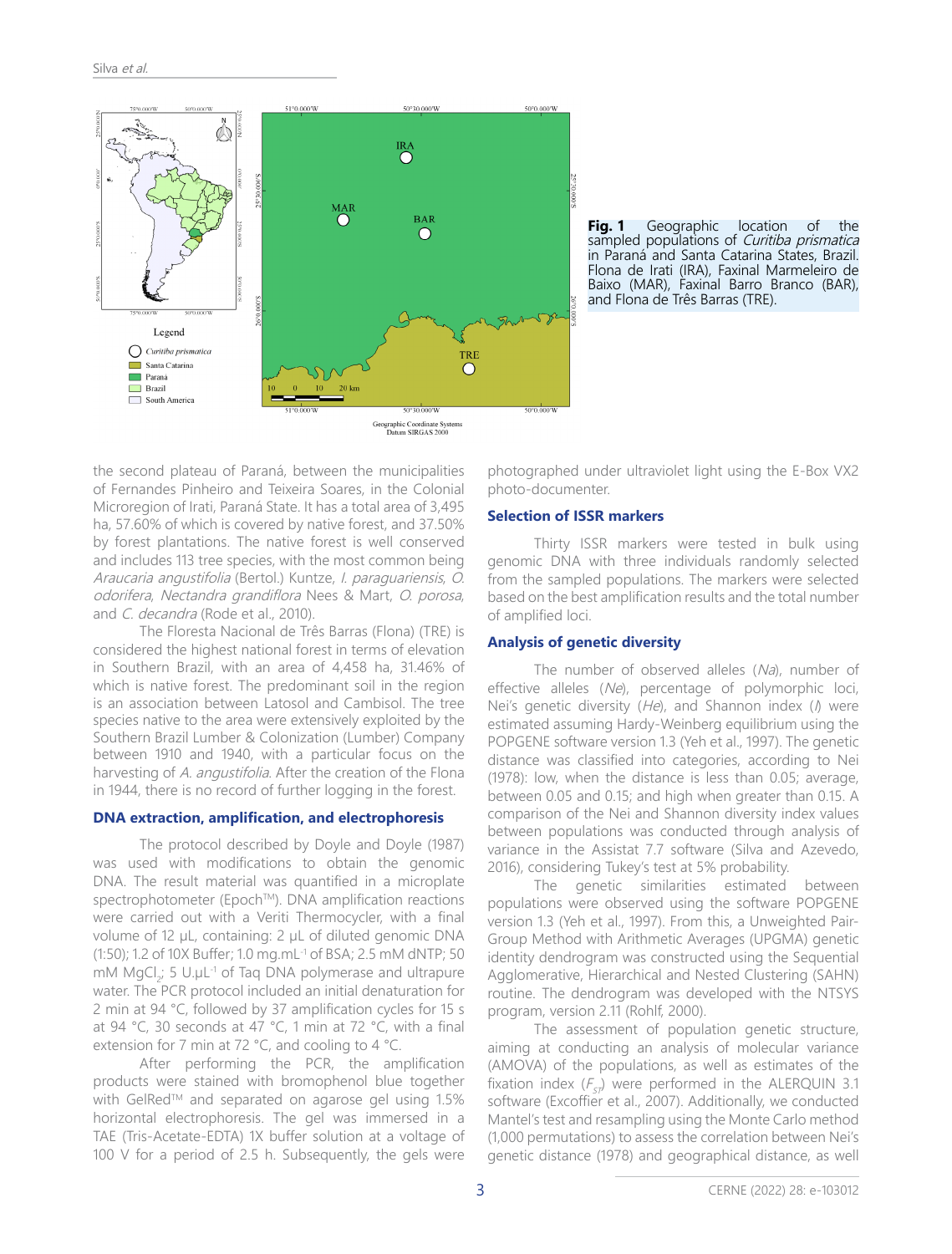#### Silva et al.

as the principal coordinates analysis (PCoA) of individuals in the GenAlEx program (Peakall and Smouse, 2006).

To obtain the number of genetic groups  $(K)$ , Bayesian analysis was performed using the Structure v.2.2 software (Pritchard, 2002). The number of  $K$  populations was defined according to the ∆K method (Evanno et al., 2005), implemented in the Structure Harvester software (Earl and Vonholdt, 2012).

To identify population decreases, or reductions in the effective size of the population over generations, we used the infinite allele model (IAM), according to Kimura and Crown (1964), and the stepwise mutation model (SMM), according to Kimura and Otha (1978). Furthermore, to identify recent population decreases, the signal test (α = 0.05) was applied based on the allele frequency in the program Bottleneck 1.2.02 (Cornuet and Luikart, 1996).

# **RESULTS**

#### **Number of loci**

Among the 30 tested ISSR markers, 8 showed satisfactory PCR amplification, ranging from 5 to 12 loci, for a total of 68 polymorphic loci (Tab. 1). Of the selected markers, UBC844 amplified the most polymorphic loci (12) and UBC843 the least (05).

**Tab. 1** Number of polymorphic loci, and the value of the polymorphic information content (PIC) for each ISSR markers from Curitiba prismatica.

| <b>ISSR</b> primer | Sequence $(5' - 3')$        | Loci | PIC. |
|--------------------|-----------------------------|------|------|
| <b>UBC813</b>      | CTCTCTCTCTCTCTCTT           | Ч    | 0.50 |
| <b>UBC818</b>      | CACACACACACACACAG           |      | 0.42 |
| <b>UBC821</b>      | GTGTGTGTGTGTGTGTT           | 9    | 0.49 |
| <b>UBC822</b>      | <b>TCTCTCTCTCTCTCTCA</b>    | 9    | 0.48 |
| <b>UBC826</b>      | ACACACACACACACACC           | 9    | 0.40 |
| <b>UBC843</b>      | CTCTCTCTCTCTCTCTRA          | 5    | 0.41 |
| <b>UBC844</b>      | <b>CTCTCTCTCTCTCTCTRC</b>   | 12   | 0.43 |
| <b>UBC859</b>      | <b>TGTGTGTGTGTGTGTGTGRC</b> | 8    | 0.47 |

 $R =$  purine (A or G) and Y = pyrimidine (C or T).

#### **Genetic diversity**

The intrapopulation genetic diversity estimated for the *C. prismatica* populations are shown in Tab. 2. The percentage of polymorphic loci (P) varied from 54.41% in

the population sampled from the IRA to 80.88% in BAR. The number of observed alleles (Na) varied from 1.54 to 1.81, and the effective number of alleles (Ne) ranged from 1.40 to 1.54.

Considering all four populations, Nei's diversity index (He) was 0.36, and we found no significant differences for He among the four populations. For the Shannon index  $(1)$ , only the BAR population presented a value significantly different from IRA, with a diversity of 0.32. The BAR population had the greatest diversity (0.46); however, it did not differ statistically from the MAR and TRE populations. For all four populations, the result for *I* was 0.53.

According to the AMOVA, there is greater genetic diversity within populations (80.54%) than between populations (19.46%). The fixation index was positive ( $F_{cr}$  = 0.19). According to the Mantel test, there was no significant correlation between genetic and geographic distances ( $r =$ 0.45;  $P = 0.058$ ).

The distribution of the spatial structure of individuals in the evaluated populations according to Nei's genetic distance is shown in Fig. 2. Individuals from the MAR and BAR populations showed greater genetic variability than the other populations.





According to the dendrogram based on Nei's genetic identity, two groups were identified with a cutoff value close to 0.86: the first group was composed of the IRA and TRE populations, and the second included the MAR and BAR populations (Fig. 3). Two distinct genetic groups ( $K$  $=$  2) were also identified according to the  $\Delta K$  values (Fig. 4).

Therefore, the four populations evaluated were structured into two genetic groups. Additionally, the analysis

|  |  | Tab. 2 Estimates of genetic diversity for the four natural populations of Curitiba prismatica. |
|--|--|------------------------------------------------------------------------------------------------|
|  |  |                                                                                                |
|  |  |                                                                                                |
|  |  |                                                                                                |

| Population | L/P%      | Na              | Ne.             | He*              |                    |
|------------|-----------|-----------------|-----------------|------------------|--------------------|
| <b>MAR</b> | 45/66.18  | $1.66 + 0.48$   | $1.40 + 0.38$   | $0.23 + 0.20a$   | $0.35 \pm 0.29$ ab |
| <b>BAR</b> | 55/80.88  | $1.81 \pm 0.40$ | $1.54 + 0.35$   | $0.31 \pm 0.18a$ | $0.46 + 0.25a$     |
| <b>IRA</b> | 37/54.41  | $1.54 + 0.50$   | $1.41 \pm 0.44$ | $0.22 + 0.23a$   | $0.32 + 0.32b$     |
| TRE        | 42/61.76  | $1.62 + 0.49$   | $1.43 + 0.39$   | $0.25 + 0.21a$   | $0.36 \pm 0.30$ ab |
| Average    | 44.8/65.8 | $1.66 + 0.47$   | $1.45 + 0.39$   | $0.25 + 0.21$    | $0.37 + 0.29$      |
| Total      | 67/98.53  | $1.99 + 0.12$   | $1.61 \pm 0.28$ | $0.36 \pm 0.12$  | $0.53 \pm 0.15$    |

Polymorphic loci (L), percentage of polymorphic loci (P%), number of alleles observed (Na), number of effective alleles (Ne), Nei's genetic diversity index (He), Shannon index (I). Values represent the average ± standard deviation. \*The data showed no statistically significant difference by the Tukey test at 5% probability. Flona de Irati (IRA), Faxinal Marmeleiro de Baixo (MAR), Faxinal Barro Branco (BAR), and Flona de Três Barras (TRE).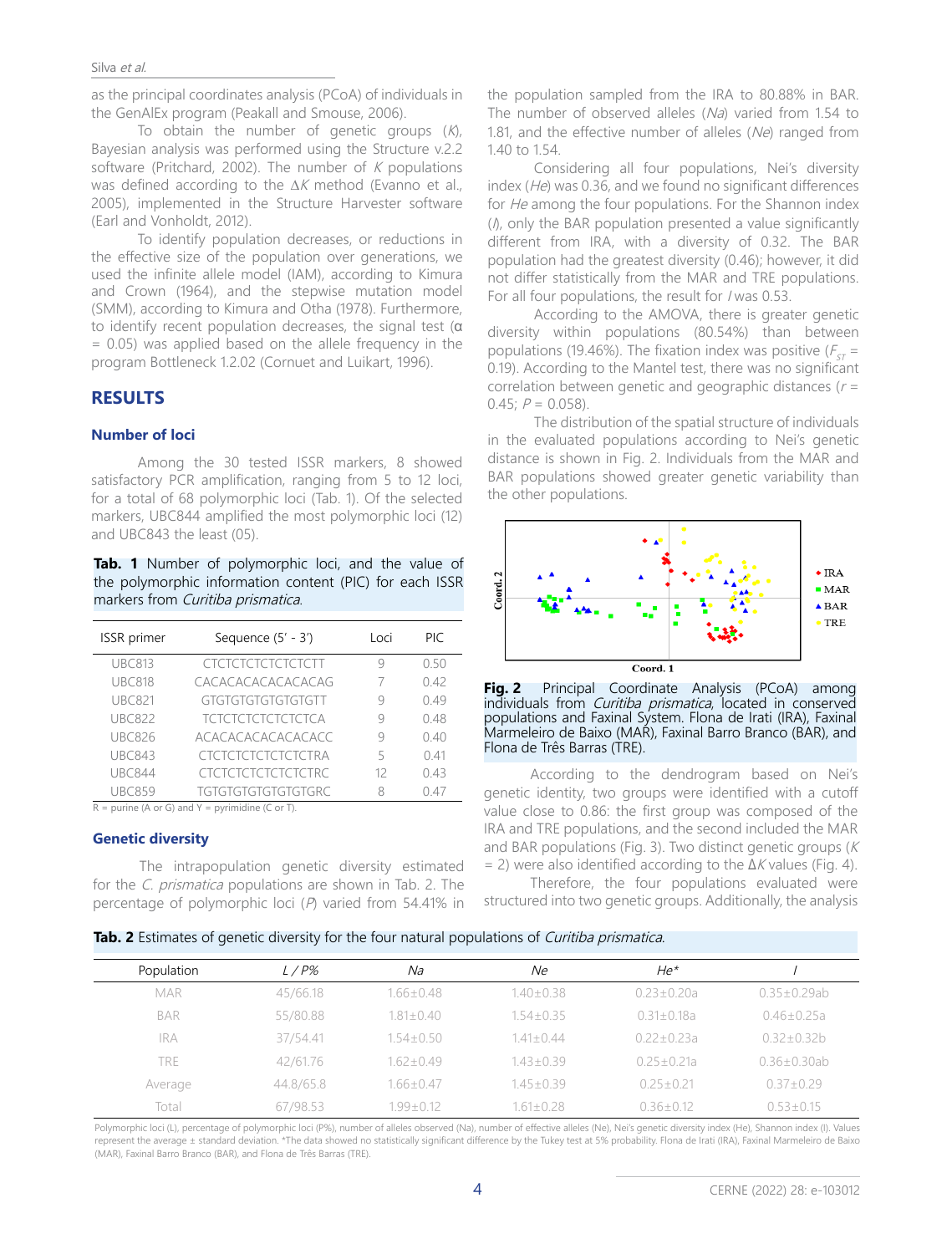

**Fig. 3** Dendrogram of Nei's genetic identity, by the UPGMA method, between four Curitiba prismatica populations. Flona de Irati (IRA), Faxinal Marmeleiro de Baixo (MAR), Faxinal Barro Branco (BAR), and Flona de Três Barras (TRE).

of the occurrence of population decreases for C. prismatica demonstrated that the MAR, BAR, and TRE populations have experienced genetic bottlenecks, based on the IAM model. However, considering the SMM, a significant genetic bottleneck was only found for the BAR population.

#### **DISCUSSION**

The number of markers ( $n = 8$ ) and loci ( $n = 68$ ) found in the present study were similar to those used in other studies on the genetic diversity of tree species (Rossi et al., 2017; Fajardo et al., 2018; Moreira et al., 2018; Souza et



**Fig. 4** Genetic structure of the Curitiba prismatica populations. A. K value obtained by the ΔK method using a Bayesian-based, according to Evanno et al. (2005), demonstrating the number of genetic groups. B. Representation of the genetic groupings of the populations, delimited by the vertical bar and the colors that represent the groups. Flona de Irati (IRA), Faxinal Marmeleiro de Baixo (MAR), Faxinal Barro Branco (BAR) and Flona de Três Barras (TRE).

al., 2018; Bocanegra-González et al., 2019). To determine the effectiveness of each molecular marker in terms of detecting polymorphism, the Polymorphic Information Content (PIC) showed that all markers are moderately informative, according to the classification proposed by (Botstein et al. 1980).

Polymorphism, which is considered an important measure of diversity, was different among populations and these results were lower than that observed for other tree species in the Atlantic Forest biome, such as *Hancornia* speciosa Gomes (Apocynaceae), with an approximate polymorphism of 81.00% based on a study of 105 individuals (Fajardo et al., 2018), and Protium heptaphyllum (Aubl.) Marchand (Burseraceae), with polymorphism of 93.00% for 64 individuals (Freire et al., 2019). In the present study we found that the managed areas have high levels of genetic diversity, thus contributing to the maintenance of the species over time.

C. prismatica seeds have a high germination rate (Rego et al., 2011), as well as a relatively quick seedling growth rate (Mello and Peroni, 2015), and it is likely that the Faxinal System present more favorable environmental conditions for the occurrence of the species. However, due to the extensive fragmentation of the forest over the last century, the studied populations show significant decreases in population size. This is related to the modification of effective niche of the species due to the use of intensive agriculture, which has altered the surrounding matrix.

Regarding the genetic diversity indices, the BAR population stood out from the others, considering the average number of observed and effective alleles, as well as the Nei (0.31) and Shannon (0.46) diversity indices. Therefore, it appears that the genetic bottleneck identified in the population may be recent, since it has not yet directly affected the genetic diversity of the species. Furthermore, the BAR population has a population density of 46 individuals.ha<sup>-1</sup> (Andrade, 2014), which is lower than the Faxinal Marmeleiro de Baixo, with a density of 130 individuals.ha<sup>-1</sup> (Albuquerque et al., 2011).

In the present study, the genetic variation within populations was greater than among populations. The results confirm that the remaining populations of the species conserve genetic variability. Similar results were reported for populations of Senefeldera verticillata (Vell.) Croizat (Euphorbiaceae) (Vieira et al., 2018) and Myrcia splendens (Sw.) DC. (Myrtaceae) (Brandão et al., 2015). Like C. prismatica, these species occur naturally in the Atlantic Forest and their seeds are dispersed by zoochory. In relation to the PCoA, individuals from BAR showed greater diversity, indicating that this population should be prioritized for conservation, through the improvement of the management system, based on the information obtained in this study and other complementary approaches, for example, analysis of the spatial genetic structure.

As for the sharing of alleles, the Bayesian analysis identified two genetic groups ( $K = 2$ ), which was corroborated by the cluster analysis based on Nei's genetic identity. The MAR and BAR populations, which occur in the Faxinal System, formed a group while the IRA and TRE populations located in conservation areas constitute a second genetic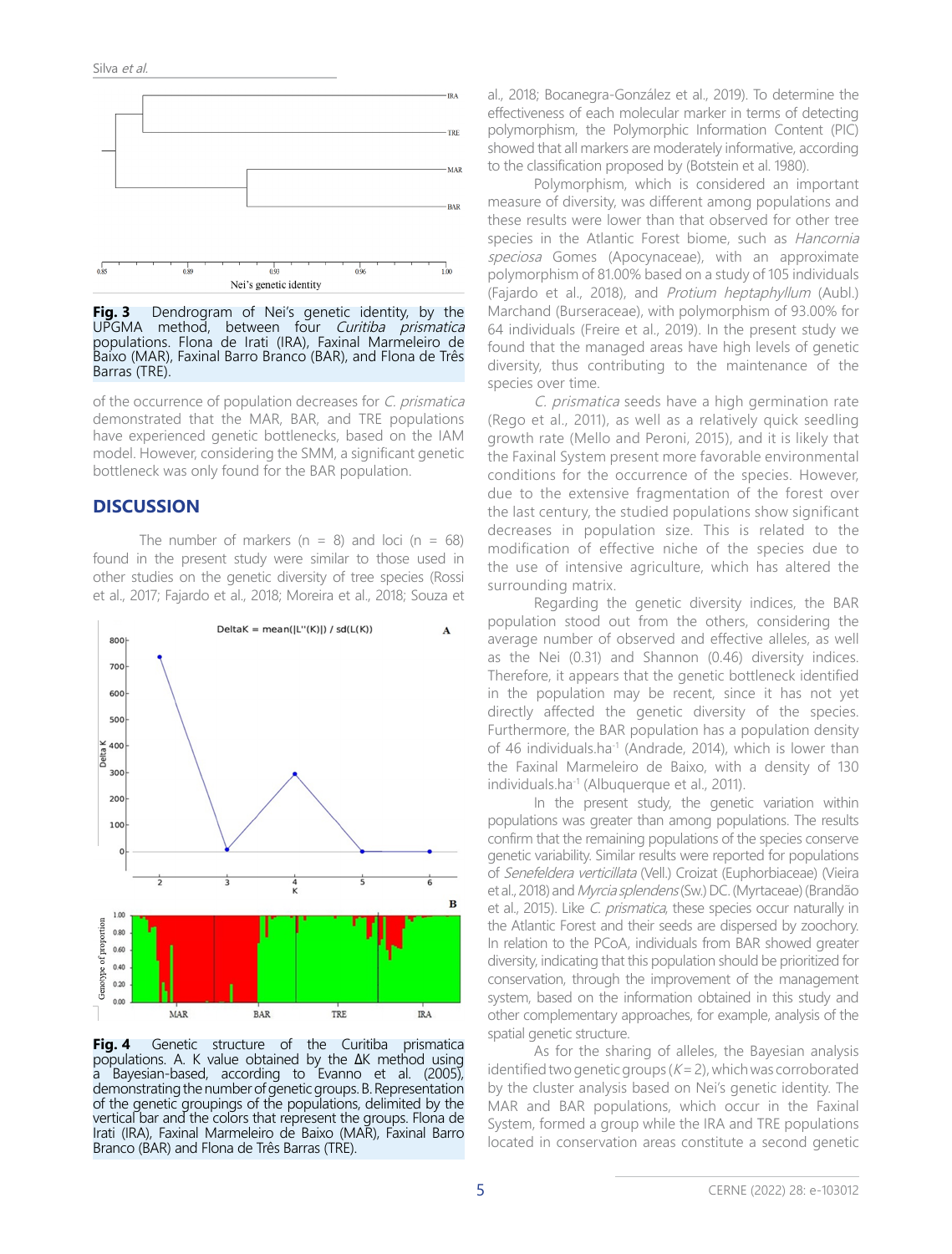#### Silva et al.

group, despite the geographical distance of approximately 75 km between them. In the case of the IRA and TRE, it is probable that these populations were connected in the past due to extensive gene flow across the region. Thus, we can assume that despite the intense fragmentation of the Mixed Ombrophilous Forest in recent decades (Accioly, 2013), the shared alleles are still fixed in these populations. Furthermore, we found no tendency towards isolation due to the distance between populations (Fig. 2).

The present study considers the effects of the Faxinal System on the genetic conservation of C. prismatica. Analysis of the influence of forest management on species conservation using ISSR markers was effective, based on the percentage of polymorphism. Our results suggest that the management strategies adopted in the Faxinal System have contributed to the conservation of the species.

#### **CONCLUSION**

The population of Faxinal Barro Branco showed greater genetic diversity, despite having experienced a significant population decrease, which is likely due to the extensive fragmentation of the forest. As C. prismatica is an endemic species from south Brazil, it is recommended that the populations in the Flonas de Irati and Três Barras of Irati and Três Barras are maintained conserved. In the case of the Faxinal System, it is important to sensitizing the local population to ensure that sustainable forest management of the species continues as the species has economic potential that can be exploited with minimal impacts on existing forest fragments.

#### **ACKNOWLEDGMENTS**

The present work was carried out with the support of the Coordenação de Aperfeiçoamento de Pessoal de Nível Superior - Brazil (CAPES) - Financing Code 001.

# **AUTHORSHIP CONTRIBUTION**

Project Idea: RARS, LFW

Funding: RARS, FAV

Database: RARS, FAV, EVT, KPTC

Processing: RARS, KPTC

Analysis: RARS, FAV, EVT, KPTC

Writing: RARS, FAV, EVT, KPTC, LFW, HSK

Review: RARS, FAV, EVT, KPTC, LFW, HSK

#### **REFERENCES**

ACCIOLY, P. Mapeamento dos remanescentes vegetais arbóreos do estado<br>do Paraná e elaboração de um sistema de informações geográficas para fins<br>de análise ambiental do estado. 2013. 127f. Tese (Doutorado em Engenharia<br>Flore

ALBUQUERQUE, J. M.; WATZLAWICK, L. F.; MESQUITA, N. S. Efeitos do<br>uso em sistema faxinal na florística e estrutura em duas áreas da Floresta<br>Ombrófila Mista no munícipio de Rebouças, PR. Ciência Florestal, v. 21, n. 2, p. 323-334, 2011.

ALBUQUERQUE, J. M. Fatores ecológicos e ocorrência de espécies na Floresta Ombrófila Mista, em Sistema Faxinal. 2015. 93f. Tese (Doutorado em Engenharia Florestal) - Universidade Federal do Paraná, Curitiba, 2015.

ALVARES, C. A.; STAPE, J. L.; SENTELHAS, P. C.; GONÇALVES, J. L. M.; SPAROVEK, G. Köppen's climate classification map for Brazil. Meteorologische Zeitschrift, v. 22, n. 6, p. 711-728, 2013.

ANDRADE, E. C. L. Florística, estrutura e dinâmica de uma Floresta Ombrófila<br>Mista em Sistema Faxinal, Rebouças — PR. 2014. 51f. TCC (Graduação em<br>Engenharia Florestal) — Universidade Estadual do Centro-Oeste, Irati, 2014.

BACKES, P.; IRGANG, B. Árvores do Sul. Guia de identificação & interesse ecológico. As principais espécies nativas Sul-Brasileiras. 2. ed. Santa Cruz do Sul: Instituto Souza Cruz, 2009. 331p.

BOCANEGRA-GONZALEZ, K. T.; THOMAS, E.; GUILLEMIN, M. L.; CAICEDO,<br>C. A.; HIGUITA, L. G. M.; GONZALEZ, M. A.; CARVALHO, D. Diversidad y<br>estructura genética de cuatro especies arbóreas clave del Bosque Seco<br>Tropical en Colom

BOTSTEIN, D.; WHITE, R. L.; SKOLNICK, M.; DAVIS, R. W. Construction of a genetic linkage map in man using restriction fragment length polymorphisms. The American Journal of Human Genetics, v. 32, n. 2, p. 314-331. 1980.

BRANDAO, M. M.; VIEIRA, F. A.; NAZARENO, A. G.; CARVALHO, D. Genetic<br>diversity of neotropical tree *Myrcia splendens* (Myrtaceae) in a fragment– corridor system in the Atlantic rainforest. Flora, v. 216, p. 35-41, 2015.

BRZOSKO, E.; WROBLEWSKA, A.; TAŁAŁAJ, I.; WASILEWSKA, E. Genetic<br>diversity of *Cypripedium calceolus* in Poland. Plant Systematics and<br>Evolution, v. 295, p. 83–96. 2011.

CHEN, Y.; PENG, Z.; WU, C.; MA, Z.; DING, G.; CAO, G.; RUAN, S.; LIN, S.<br>Genetic diversity and variation of Chinese fir from Fujian province and<br>Taiwan, China, based on ISSR markers. Plos One, v. 12, n. 4, p. 1-14, 2017.

CORNUET, J. M.; LUIKART, G. Description and power analysis of two tests for detecting recent population bottlenecks from allele frequency data. Genetics, v. 144, n. 4,1 p. 2001-2014, 1996.

COSTA, D. F.; VIEIRA, F. A.; FAJARDO, C. G.; CHAGAS, K. P. T. Diversidade<br>genética e seleção de iniciadores ISSR em uma população natural de<br>mangaba (*Hancornia speciosa* Gomes) (Apocynaceae). Revista Brasileira de<br>Fruticu

DAL BEM, E. A.; BITTENCOURT, J. V. M.; MORAES, M. L. T.; SEBBENN, A. M. Cenários de corte seletivo de árvores na diversidade genética e área basal<br>de populações de *Araucaria angustifolia* com base em modelagem Ecogene.<br>Scientia Forestalis, v. 43, n. 106, p. 453-466, 2015.

DOYLE, J. J.; DOYLE, J. L. Isolation of plant DNA from fresh tissue. Focus, v. 12, n. 1, p.13-15, 1987.

EARL, D. A.; VONHOLDT, B. M. Structure Harvester: a website and program for visualizing Structure output and implementing the Evanno method. Conservation Genetics Resources, v. 4, n. 2, p. 359-361, 2012.

EMBRAPA - Empresa Brasileira de Pesquisa Agropecuária. Sistema Brasileiro de Classificação de Solos. 3 ed. Brasilia, (DF): Embrapa, 2013, 353p.

EVANNO, G.; REGNAUT, S.; GOUDET, J. Detecting the number of clusters of individuals using the software STRUCTURE: a simulation study. Molecular Ecology, v. 14, n. 08 p. 2611–2620, 2005.

EXCOFFIER, L.; LAVAL, G.; SCHNEIDER, S. Arlequin: a software for population data analysis. Version 3.5. Geneva: University de Geneva, 2007.

FAJARDO, C. G.; COSTA, D. F.; CHAGAS, K. P. T.; VIEIRA, F. A. Genetic diversity in natural populations of *Hancornia speciosa* Gomes: Implications for<br>conservation of genetic resources. Ciência e Agrotecnologia, v. 42, n. 6, p. 623-630, 2018.

FREIRE, A. S. M.; FAJARDO, C. G.; CHAGAS, K. P. T.; PINHEIRO, L. G.; LUCAS, F. M. F.; VIEIRA, F. A. Genetic diversity in forest populations from conservation units in the Atlantic Rainforest in northeast Brazil. Agrária, v. 14, n. 2, p. 1-7, 2019.

GARDIN, E. Aspectos ecofisiológicos e morfometria da *Curitiba prismatica*<br>(D. Legrand) Salywon & Landrum. Tese de Doutorado, Universidade Estadual do Cnetro-Oeste, Guarapuava, 2017,113p.

IBGE. Manual técnico da vegetação brasileira. Rio de Janeiro: Fundação Instituto Brasileiro de Geografia e Estatística, 2012. 271p.

KIMURA M.; CROW, F. J. The number of alleles that can be maintained in a finite population. Genetics, v. 49, n. 4, p. 725–738, 1964.

KIMURA M.; OTHA T. Stepwise mutation model and distribution of allelic frequencies in a finite populations. Proceedings of the National Academy of Sciences of the USA, v. 75, n. 6, p. 2868–2872, 1978. DOI: 10.1073/ pnas.75.6.2868

LAAKILI, A.; BELKADI, B.; MEDRAOUI, L.; ALAMI, M.; YATRIB, C.; PAKHROU, O.;<br>MAKHLOUFI, M.; ANTRY, S. E.; LAAMARTI, A.; FILALI-MALTOUF, A. Diversity<br>and spatial genetic structure of natural Moroccan *Quercus susber* L. asse

LI, S.; GUO, M.; FU, P.; LIU, H.; ZHAO, X. Genetic diversity and population structure of Chinese jujube (Ziziphus jujuba Mill.) and sour jujube (Ziziphus acidojujuba Mill.) using inter-simple sequence repeat (ISSR) Markers. PeerJ Preprints, v. 6, p. 1-28, 2018.

LIMA, D. F. 2020. Curitiba in Flora do Brasil 2020. Jardim Botânico do